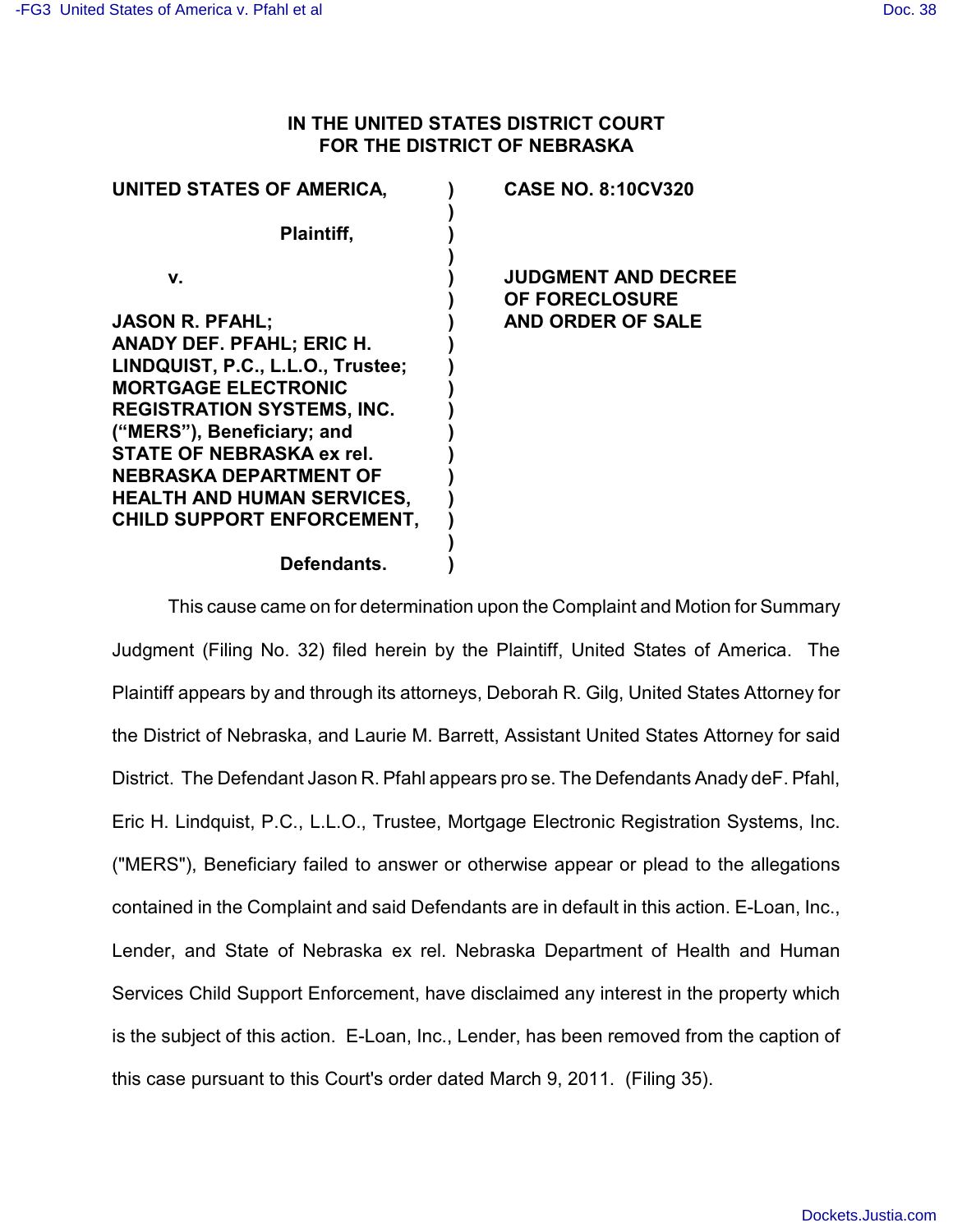Upon consideration of the Motion for Summary Judgment filed by the Plaintiff (filing 32), the Court has determined that judgment should be entered for the Plaintiff for the relief requested in the Complaint.

THEREFORE, the Court, having examined the record of these proceedings, and having been fully advised in the premises, finds:

That the Court has jurisdiction of these proceedings pursuant to Title 28, United States Code, § 1345;

That due and legal notice of the pendency of this action has been given;

And that the Court has acquired jurisdiction of all the parties.

AND this cause coming on further to be heard on the pleadings and the evidence and being submitted to the Court, on due consideration, the Court finds:

That each and all of the allegations of Plaintiff's Complaint are true;

That Plaintiff is entitled to a Decree of Foreclosure in rem and Order of Sale as prayed;

That the premises herein described will sell to the best advantage in one entire tract.

That there is due and owing to the Plaintiff as of March 7, 2011, the principal sum of \$99,278.47, plus accrued interest in the amount of \$19,120.47, together with interest accruing at the rate of \$18.2645 per day from March 7, 2011, until the date of entry of this decree. Interest will accrue on said sums from and after the date of entry of this decree at the legal rate of 0.24 % computed daily and compounded annually until paid in full. The amount due Plaintiff as stated herein is the first lien on the following described real estate in Douglas County, Nebraska, to-wit: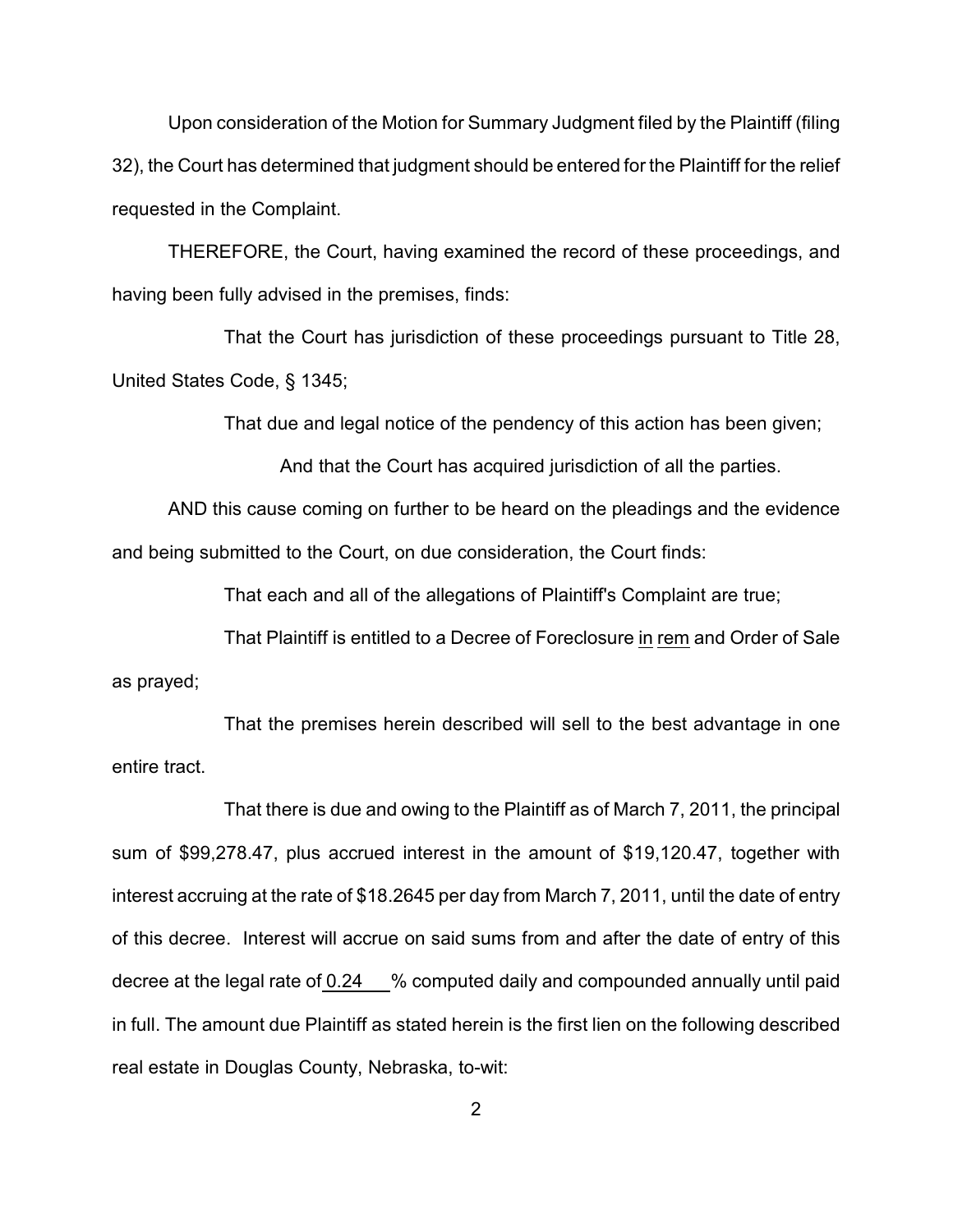Lot 161, Ramblewood, a Subdivision, in Douglas County, Nebraska

IT IS, THEREFORE, ORDERED, ADJUDGED AND DECREED:

That the Plaintiff's Motion for Summary Judgment (Filing No. 32) is granted.

That judgment in rem should be and hereby is entered against the defendants and the real estate which is the subject of this action.

That the above and foregoing findings are hereby made a part of this decree and order and by this reference incorporated herein;

That, if the costs as indicated below and the several amounts above found due and interest thereon be not paid within twenty (20) days herefrom, all equity of redemption in said premises be foreclosed and said premises sold as upon execution in one entire tract;

That the Plaintiff shall apply for and the Clerk of the United States District Court shall issue an Order of Sale;

That the United States Marshal for the District of Nebraska shall thereupon advertise and sell, according to law, the aforementioned property;

That, as upon execution, said United States Marshal shall report his proceedings under this Decree and Order to this Court and shall deposit the proceeds of the sale, if any, into the Registry of the Court;

That, upon confirmation of said sale, said Clerk shall apply the proceeds as follows:

First, to the payment of the costs of the Plaintiff, and to the United States Marshal for service of Summons and Complaint and execution of Order of Sale;

Second, to the payment of the amount found due the Plaintiff with interest thereupon according to law;

3